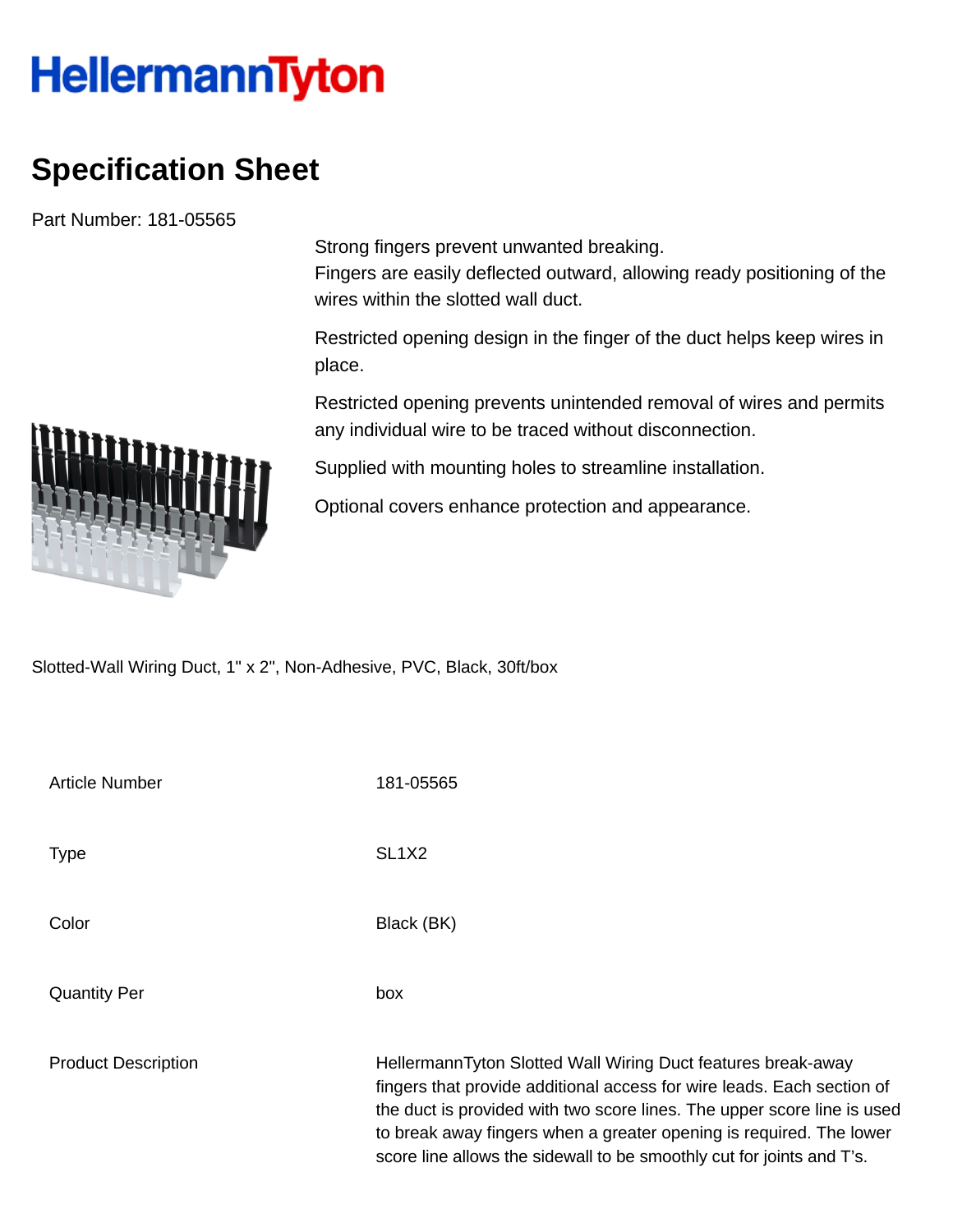| <b>Short Description</b>         | Slotted-Wall Wiring Duct, 1" x 2", Non-Adhesive, PVC, Black, 30ft/box |
|----------------------------------|-----------------------------------------------------------------------|
| <b>Global Part Name</b>          | SL1X2-PVC-BK                                                          |
|                                  |                                                                       |
| Length L (Imperial)              | $6.0\,$                                                               |
| Length L (Metric)                | 1.83                                                                  |
| Width W (Imperial)               | $1.0\,$                                                               |
| Width W (Metric)                 | 25.4                                                                  |
| Height H (Imperial)              | 2.07                                                                  |
| Height H (Metric)                | 52.6                                                                  |
| Mounting Hole Centers (Imperial) | 4.0                                                                   |
|                                  |                                                                       |
|                                  |                                                                       |
| Material                         | Polyvinylchloride (PVC)                                               |
| <b>Material Shortcut</b>         | <b>PVC</b>                                                            |
| Flammability                     | Self-extinguishing                                                    |
| Halogen Free                     | No                                                                    |
| <b>Operating Temperature</b>     | +122°F (+50°C)                                                        |